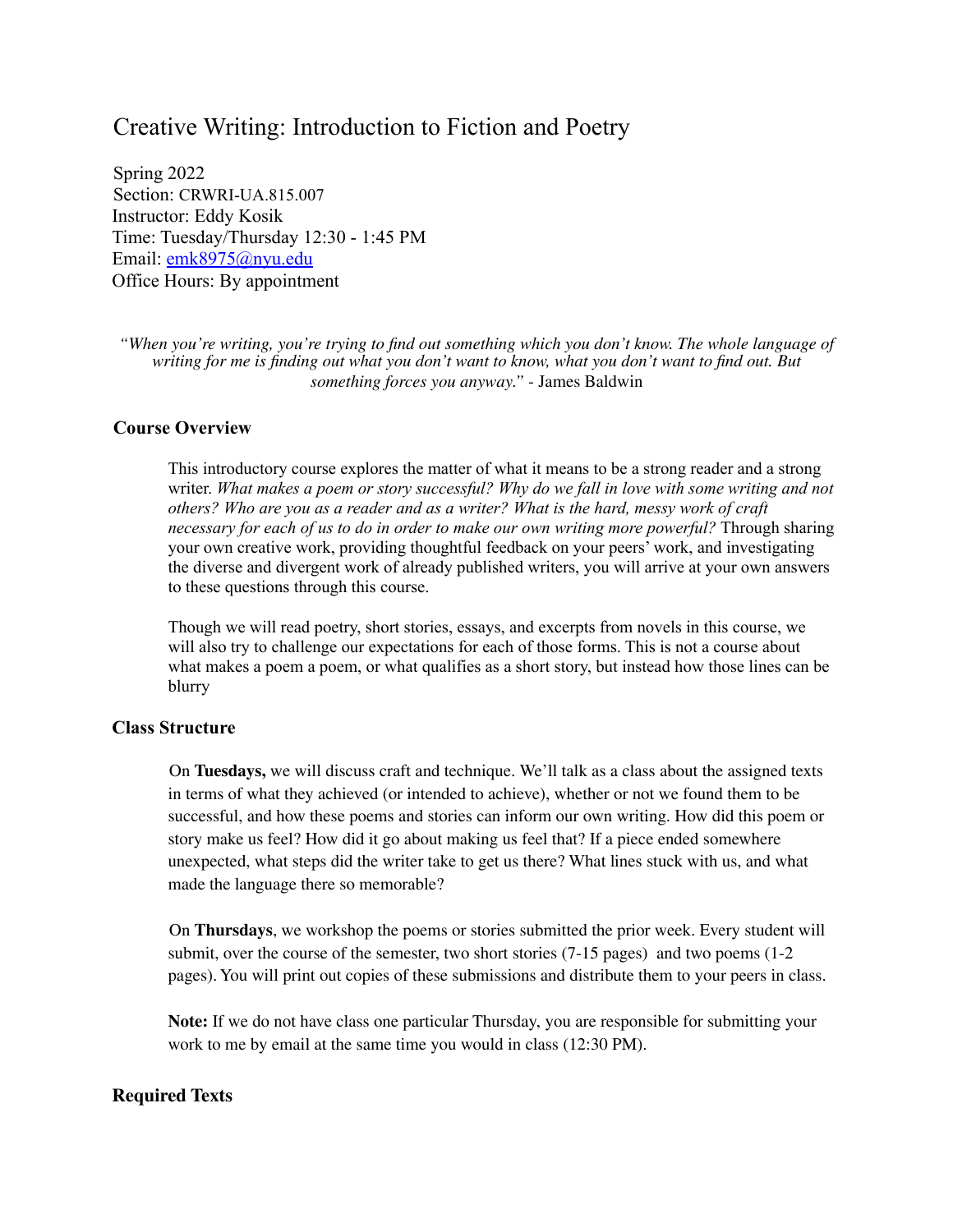Copies of the required texts will be shared and uploaded to the class site each week. It will be your responsibility to print out your own copy and bring them to class for our discussions.

## **Course Requirements**

The assigned readings are crucial for our Tuesday class discussions. While every student may not participate equally in each class, or contribute in the same manner, you are expected to be an attentive, respectful participant in the discussions.

**Each week, one student will give a 5-10 minute presentation contextualizing the materials we are discussing in class that Tuesday.** There are many ways to approach these presentations: who are the authors, and when did they write these poems/stories? Did you notice an unexpected link between the readings this week? Generally, though, the presentations should jumpstart our discussions.

**If you are not presenting, please come to class with at least three observations you have about each reading.** Those observations can be simple: "I thought this line was beautiful", "corny", "heartbreaking", "funny". The writing could made you think of a connection in an earlier story we read. Try to think about what the writer did to lead you to this feeling or observation.

**On Thursdays, workshop material is due. It is your responsibility to print out copies of your submission and distribute them to the class prior to your workshop day**. Submissions should be 12-point Times New Roman font. Fiction manuscripts should be double-spaced.

**When you are not workshopping, you are expected to write a one page, single-spaced response to each student's work.** You must bring two hard copies to class (one for your fellow student, and one for me). Think of this response as a generous letter of constructive feedback, addressing what was successful in the writing and what left you with questions. When we write these, we are not saying that the writing was good or bad. *We are absolutely not making judgements or assumptions about the writer.* What we are trying to do is identify what the writing is intending to accomplish, and offer specific feedback on the writing's successeses and how it can better accomplish its goals as a piece.

Try not to refer to the poem or the story rather than the writer. "The story succeeded when it did this." "The poem may be more effective this way."

#### **Participation**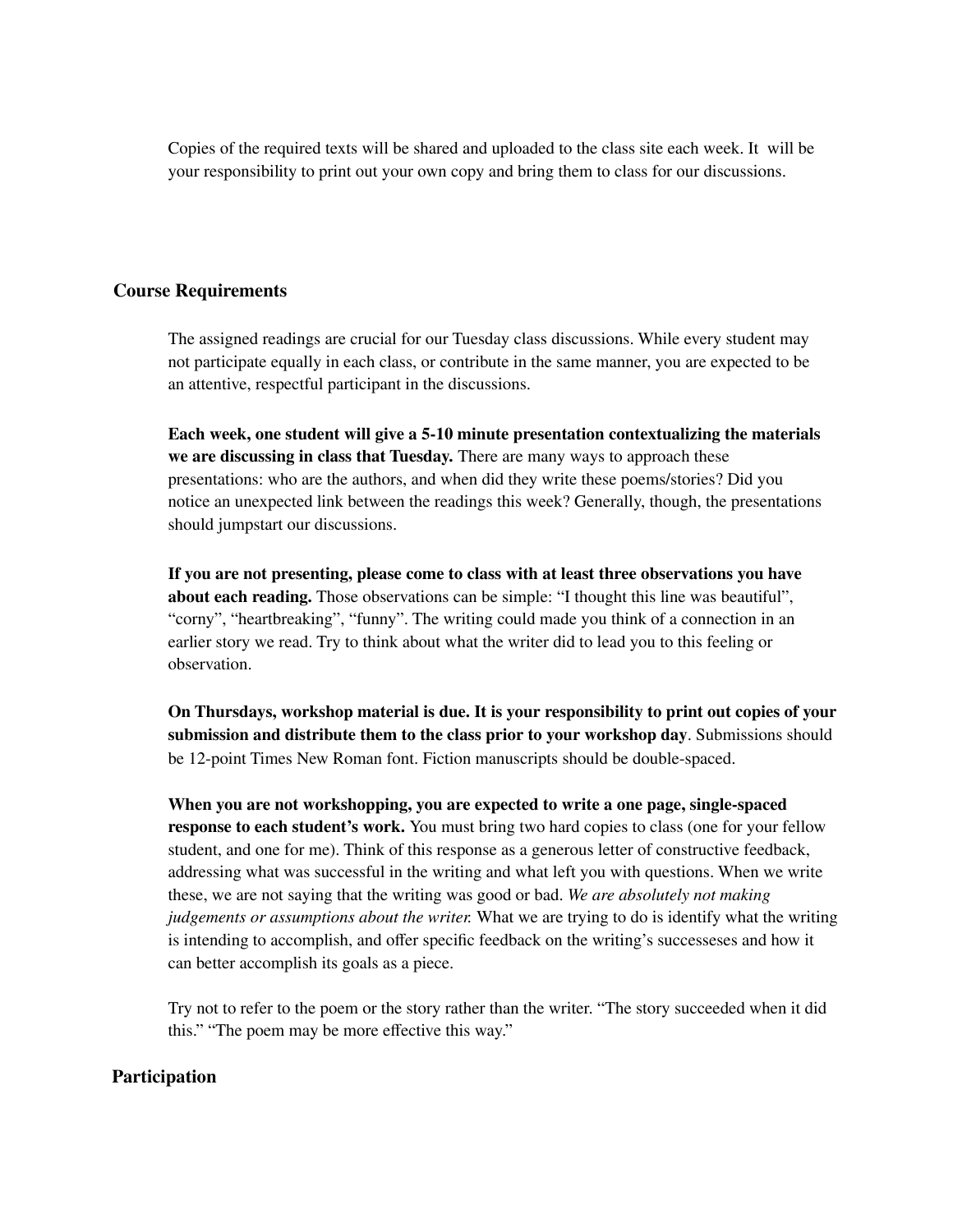You are expected to participate regularly in class. The more engaged the discussion, whether we disagree or agree, the more everyone will get out of this class. Observe your own reactions to the assigned writings so that you have something to share in class. Take notes as you read so that you can refer back to these during discussion. Arrive curious about your peers' thoughts and feelings.

#### **Attendance**

You are expected to come to class on-time. If you are expecting to miss class for a legitimate reason, just email me. If there's an emergency, please email me as soon as you are able to. Otherwise, each absence counts as a 5% loss on your total grade. This means that one unexcused absence costs you a quarter of your attendance grade. If you are fifteen minutes late to class, you are late. Every two latenesses will be counted as one absence.

### **Plagiarism**

All instances of plagiarism will be reported to the department. Please read NYU's Academic Integrity Policy here: https://www.nyu.edu/about/policies-guidelines-compliance/policies- and guidelines/academic-integrity-for-students-at-nyu.html

#### **Disability Disclosure Statement**

Academic accommodations are available to any student with a chronic, psychological, visual, mobility, learning disability, or who is deaf or hard of hearing. Students should please register with the Moses Center for Students with Disabilities at 212-998-4980.

NYU's Henry and Lucy Moses Center for Students with Disabilities 726 Broadway, 2nd Floor New York, NY 10003-6675 Telephone: 212-998-4980 Voice/TTY Fax: 212-995-4114 Web site: http://www.nyu.edu/csd

#### **Student Wellness Policy**

The Wellness Exchange's private hotline (212-443-9999) puts students, staff, and faculty in touch with a qualified professional. This hotline is available 24 hours a day, 7 days a week. The NYU Health Center, located at 726 Broadway (3rd and 4th floors), offers virtual services as well as walk-ins. **Anxiety and depression may accompany the discipline of creative writing. You do not have to work through mental health issues alone.** If you do feel you need someone to talk to at any point in the semester, please feel safe to reach out to me and I can guide you to the NYU Wellness Center.

Sharing writing is a vulnerable act. **Unless the writer tells us otherwise, we will assume the speaker is fictional and address the material accordingly.**

Certain content-- such as that relating to murder, depression, suicide, sexual assault, or severe mental distress-- could be interpreted as a cry for help. Such instances would prompt the instructor's attention to the student's wellbeing. If your work could conceivably trigger such a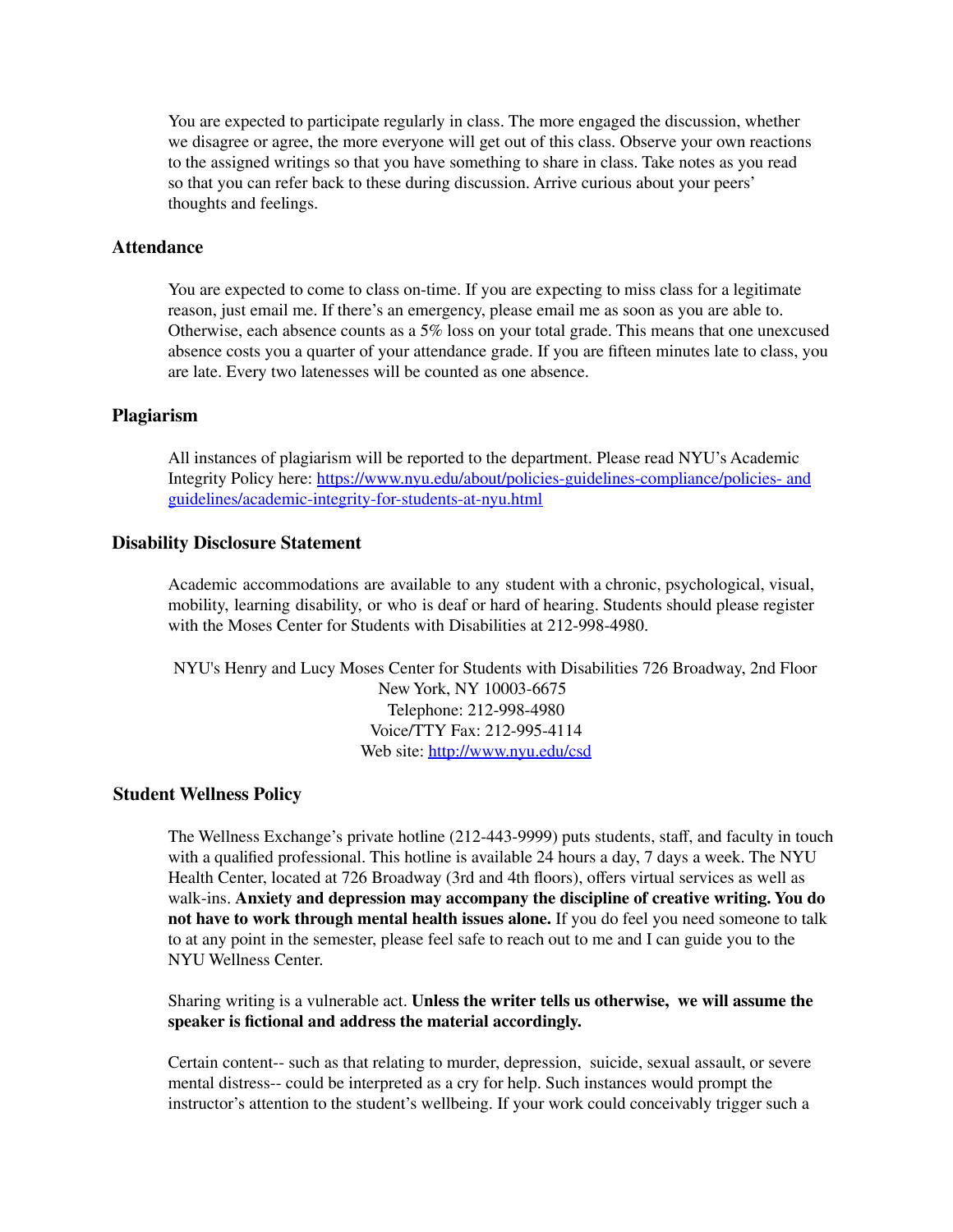response, please send an email placing this work in proper context before submitting the work to the class.

#### **READING SCHEDULE\***

## **Jan 24th/26th- Introductions**

"How to Write an Autobiographical Novel", Alexander Chee "Eight Letters to a Young Writer", Teju Cole Workshop Etiquette & Review

## **February 1st/3rd – Structure**

Yoko Ogawa, "Afternoon at the Bakery" Flannery O'Connor, "Good Country People" Jhumpa Lahiri, "A Temporary Matter" *Workshop A*

## **February 8 & 10 – Structure**

Ocean Vuong, "Someday I'll Love Ocean Vuong"; "Seventh Ring of Hell" Marie Howe, "Magdalene" Hanif Abdurraqib, "For the Dogs" Richard Siken, "Primer for the Small Weird Loves"; "Scherezade" *Workshop B*

## **February 15 & 17 – Storytelling/Plot**

Octavia Butler, "Bloodchild" Lorrie Moore, "The Jewish Hunter" *Workshop C*

## **February 22 & 24 – Storytelling/Plot**

Ann Carson, Excerpt from *Autobiography of Red* Taije Silverman, "Syros, 1989" & "Fugue" Natasha Rao, "What It Was Like" *Workshop D*

# **March 1 & 3 – Dialogue**

Susan Sontag, "The Way We Live Now" Jenny Zhang, "Why Were They Throwing Bricks?" Carl Phillips, TBA *Workshop A*

## **March 8 & 10 – Perspective**

Jim Grimsley, TBA Jamaica Kincaid, "Girl" Kaveh Akbar, "Despite My Best Efforts Even My Prayers Have Turned to Threats" Fatimah Asghar, "Pluto Shits on the Universe" *Workshop B*